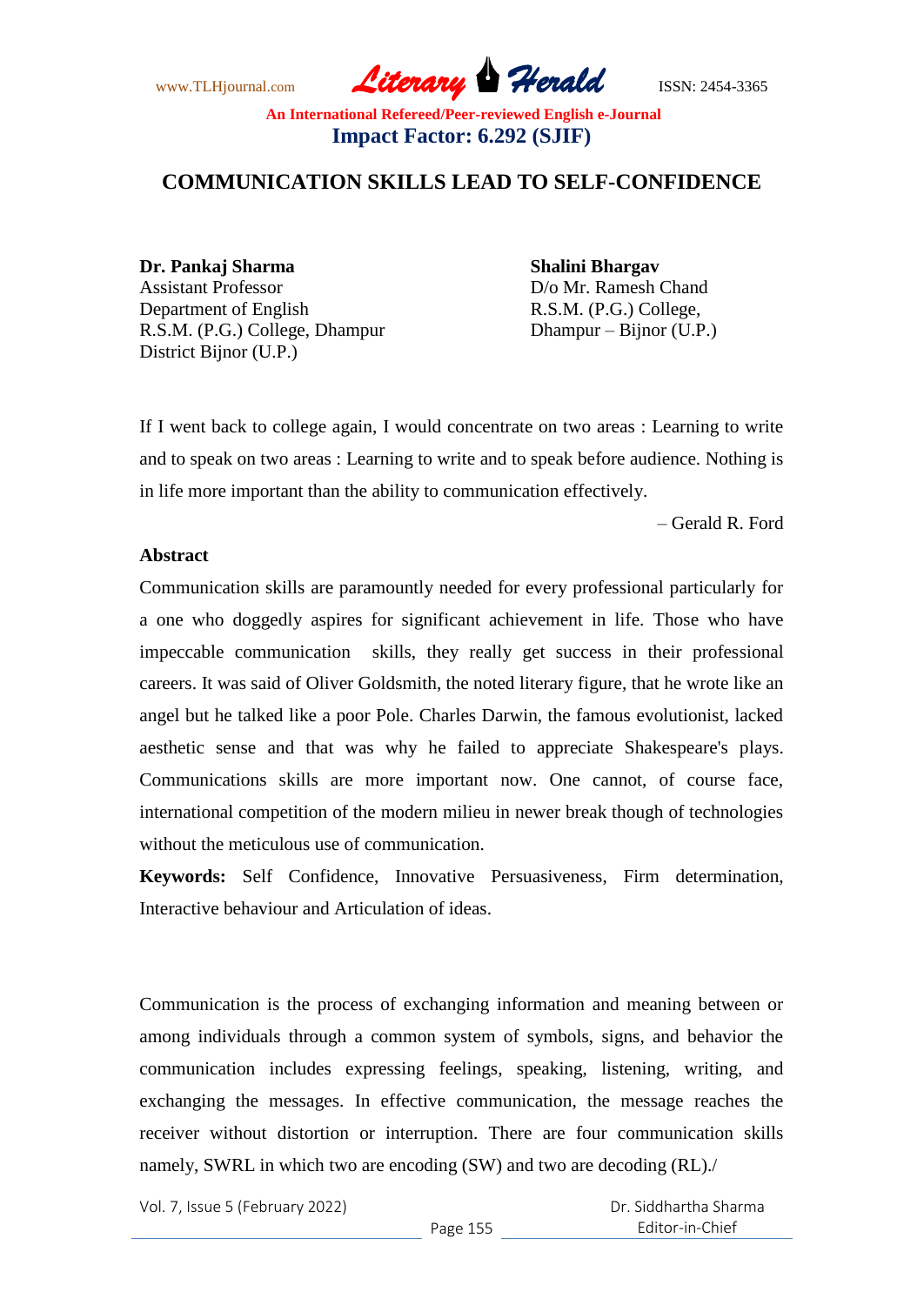www.TLHjournal.com *Literary Herald*ISSN: 2454-3365

The person with strong communication skills is self starter; he/she need not to take inspiration from any other person or things. That person is able to get success more early than other people. Bacon says, "Reading maketh a full man; conference a ready man and writing an exact man." Self-confidence relates to self – assuredness in one's personal ability, power and judgment. Self confidence is an attitude which allow individual to have positive yet realistic view of themselves and their situations. Selfconfident people trust their own abilities, have a general sense of control in their lives, and believe that, within reason, they will able to do what they wish, plan, and expect. People who are not self confident depend excessively on the approval of others in order to feel good about them.

Self-confidence and communication skills are inseparable, interrelated and dependent like 'cause and effect relationship' Those can sell out themselves better who have created better inside them. Higher degree of awareness and consciousness attained through the process of continuous self-confidence enhance our ability to listen attentively, read critically, write creativity and speak effectively. The never ending process of self-development and communication proficiency goes side by side.

It is also true that the process of mastering communication skill that aims at converting effectively and understanding others totally, also leads to self development. The erudition in writing, good impression in speech, gestures of body expression and empathy in listening contribute a lot in the conscious evolution of man.

Writing is both a creative and a curative process writing involves searching the idea or opinion felt in various situations, elaborating it with arguments and presenting it in correct and clear language intelligible to the targeted audience. This process in creative as it involves delving deep into the inner layers of mind transcending the self created assumptions and mental barriers and exploring the new things with renewed spirit.

Vol. 7, Issue 5 (February 2022) The topic of self-development or confidence has always fascinated various prophets, philosophers, psychologists and poet for written and oral commentaries. Written skill here in this paper, I am discussing on the basis of my experience to get self confidence. Wide variety of ways whatever your chosen carrier field, communication skills will be an important requirement for you as a job applicant and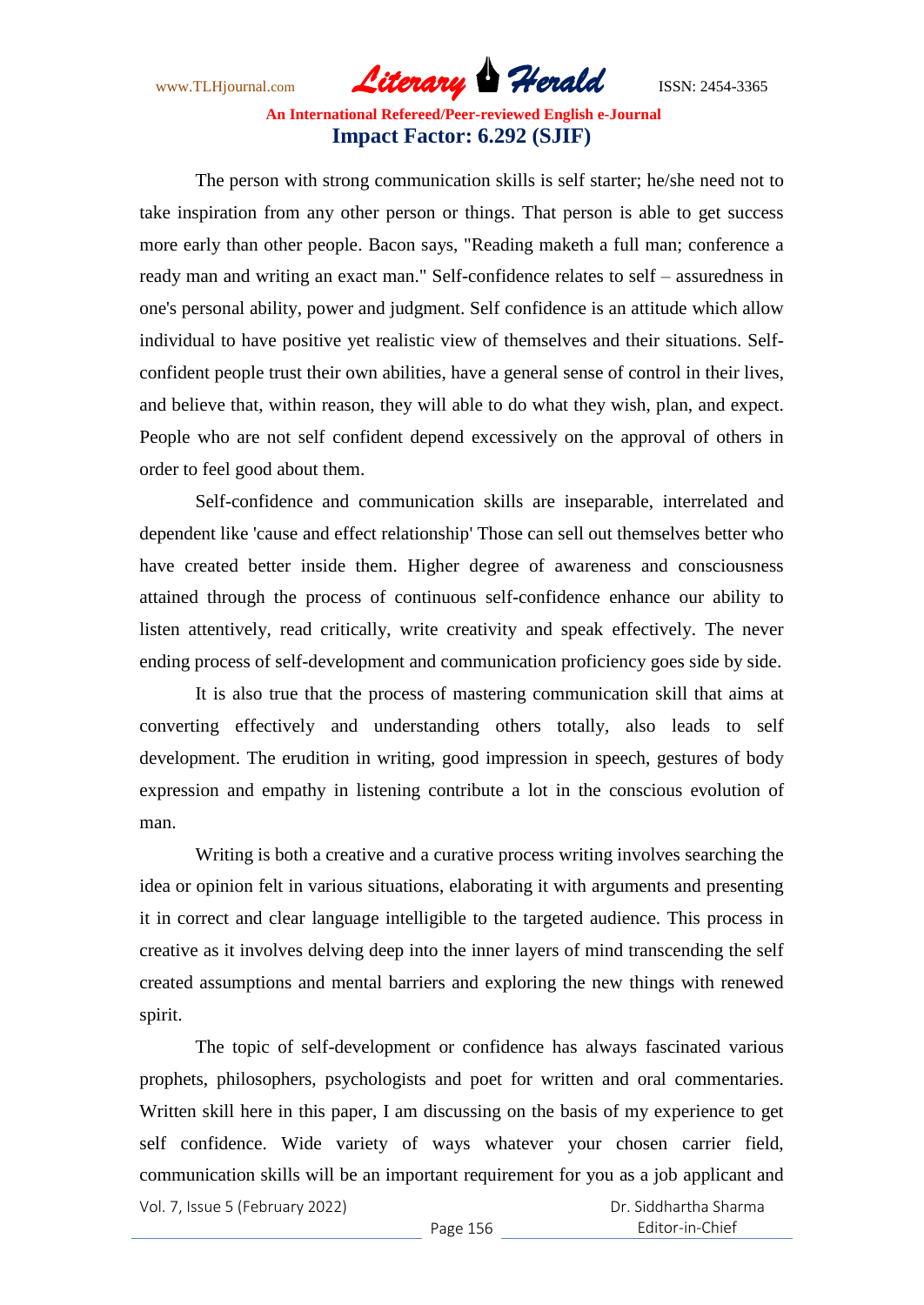www.TLHjournal.com *Literary Herald*ISSN: 2454-3365

an employee. Effective communication is essential to success in today's work environments, recent surveys, in writing, speaking are major determinants of career success in many fields.

Communication thus begins with our own self concept. Self concept is our subjective description of who we think we are? Our self-concept is developed in two ways : by communicating with our self and with others. That is, we develop our selfconcept by reflecting on our thoughts and actions to understand what motivates those thoughts and actions. We also learn about ourselves by observing how others respond to us.

The ability to listen effectively is consistently rated as one of the most important skills necessary for success in the workplace. Effective listening is crucial to providing quality service, facilitating groups, training staff, improving teamwork. In time of stress and change, effective listening is the cornerstone of workplace harmony, since if further interpersonal and intercultural understanding. Listening is more than trust hearing. It is an interactive process that takes concentration and commitment. Effective listening habits pay off in several ways. Good listeners are like by other because they satisfy the basic human needs of being wanted. People who listen well are able to separate fact from friction, cope effectively with false persuasion and avoid having others use them use them for personal gain. Listening opens the doors for ideas and thus encourages creativity. Effective listeners are constantly learning gaining knowledge and skills that load to increased job performance, advancement, and satisfaction. Job satisfaction increases when people know what is going on, when they are heard and when they participate in the natural trust that develops from good communication.

Listening depends on your abilities to receive and decode both verbal and nonverbal messages. The best devised messages and sophisticated communication systems will not work unless people on the receiving end of spoken message actually listen sender of spoken messages. Your communication competence reflects on your credibility generally goes four our written communication. If our written messages are full of errors, we may be perceived as undereducated and lazy. In one case, a resume or letter with a grammatical error eliminated an applicant from consideration.

Vol. 7, Issue 5 (February 2022)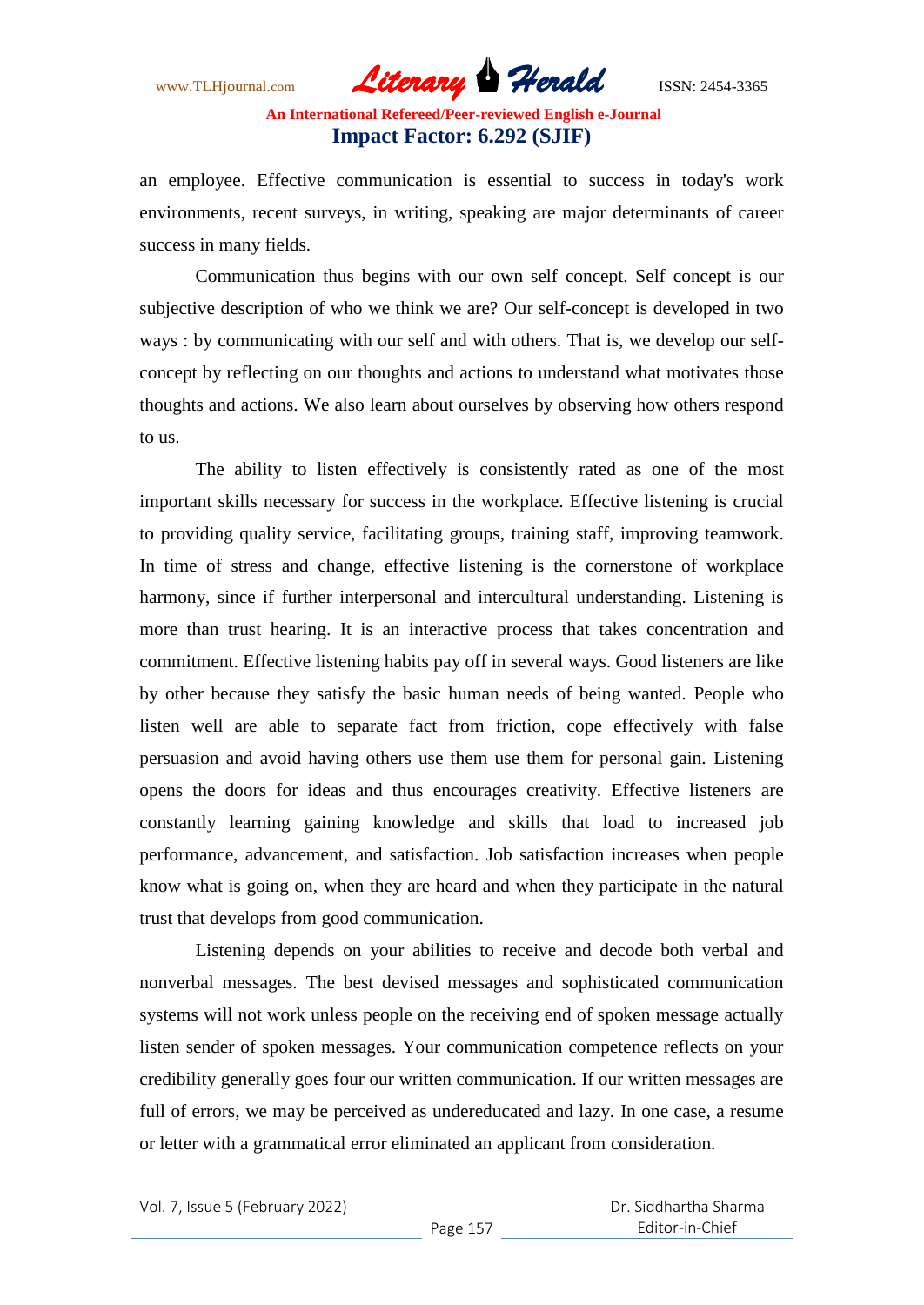www.TLHjournal.com *Literary Herald*ISSN: 2454-3365

Aristotle has rightly said, "Spoken words are the symbol of mental experience, and written words are the symbol of spoken words." Therefore, a rich mental experience will add a natural richness to your written language. Fine writing in the Victorian era was synonymous to fine breeding. However, it has lost its luster in today's era of web chats, e-mail parlance, and colloquial slangs S.M.S. lingo. In fact even school and colleges today underplay the importance of effective writing skills. This phenomenal shift is probably embedded in the growth of information and communication technologies. Each of us wants to be heard, appreciated, and wanted. We also want to accomplish task and achieve goals. Obviously then a major purpose of communication is to help to make good about themselves.

It is true that the process of mastering communication skills that aims at conveying effectively and understanding others totally, also leads to self – confidence. In improving in writing, eloquence of speech, gestures of body expression and empathy is listening contribute a lot in the conscious evolution of man. If communication is a means to convey and understand, conscious communication is a way to excel and evolve.

Writing is both a creative a curative process. Writing involves searching the idea or opinion fact in various situations, elaborating it with marshaled agreements and presenting it is correct and clear language intelligible to the targeted audience. This process is creative as it involves diving deep.

By Above discussion, we could conclude that circumference of communication has become very wide these days. Ranging from domestic activities to social, political, economic and global happenings, communication takes place in one way or another. Keeping in view the wider circumference of communication, a number of interpretations have been suggested by many experts. For example, an engineer requires a particular type of communication for carrying on his duties. His communication may be termed as technical or scientific communication. He needs written communication of a definite brand as with the help of which he can easily and professionally write reports, technical articles, papers, proposals etc. He also requires business communication to write letters which his profession needs. A part from this sort of written communication, he also needs spoken communication, where language

Vol. 7, Issue 5 (February 2022)